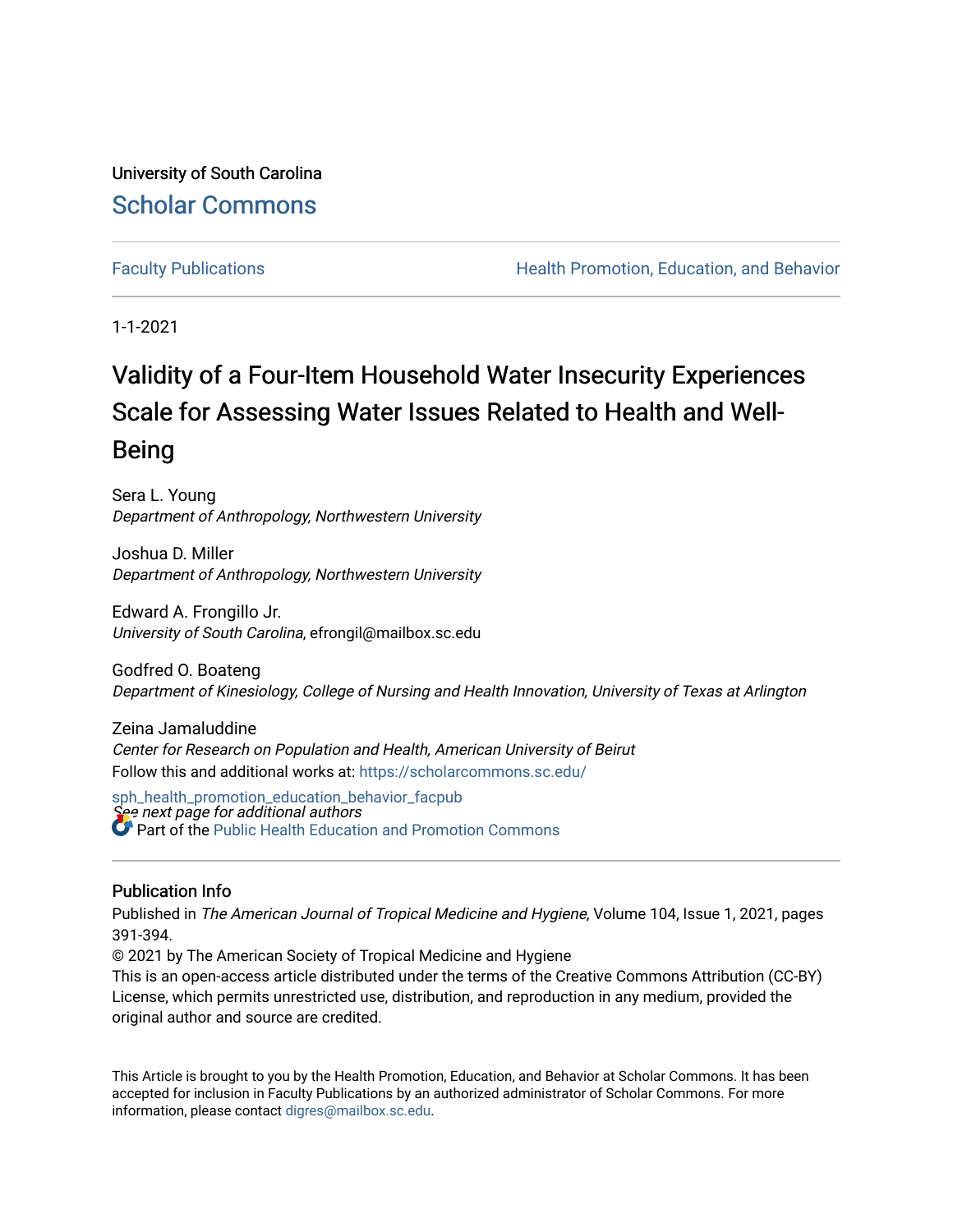## Author(s)

Sera L. Young, Joshua D. Miller, Edward A. Frongillo Jr., Godfred O. Boateng, Zeina Jamaluddine, and Torsten B. Neilands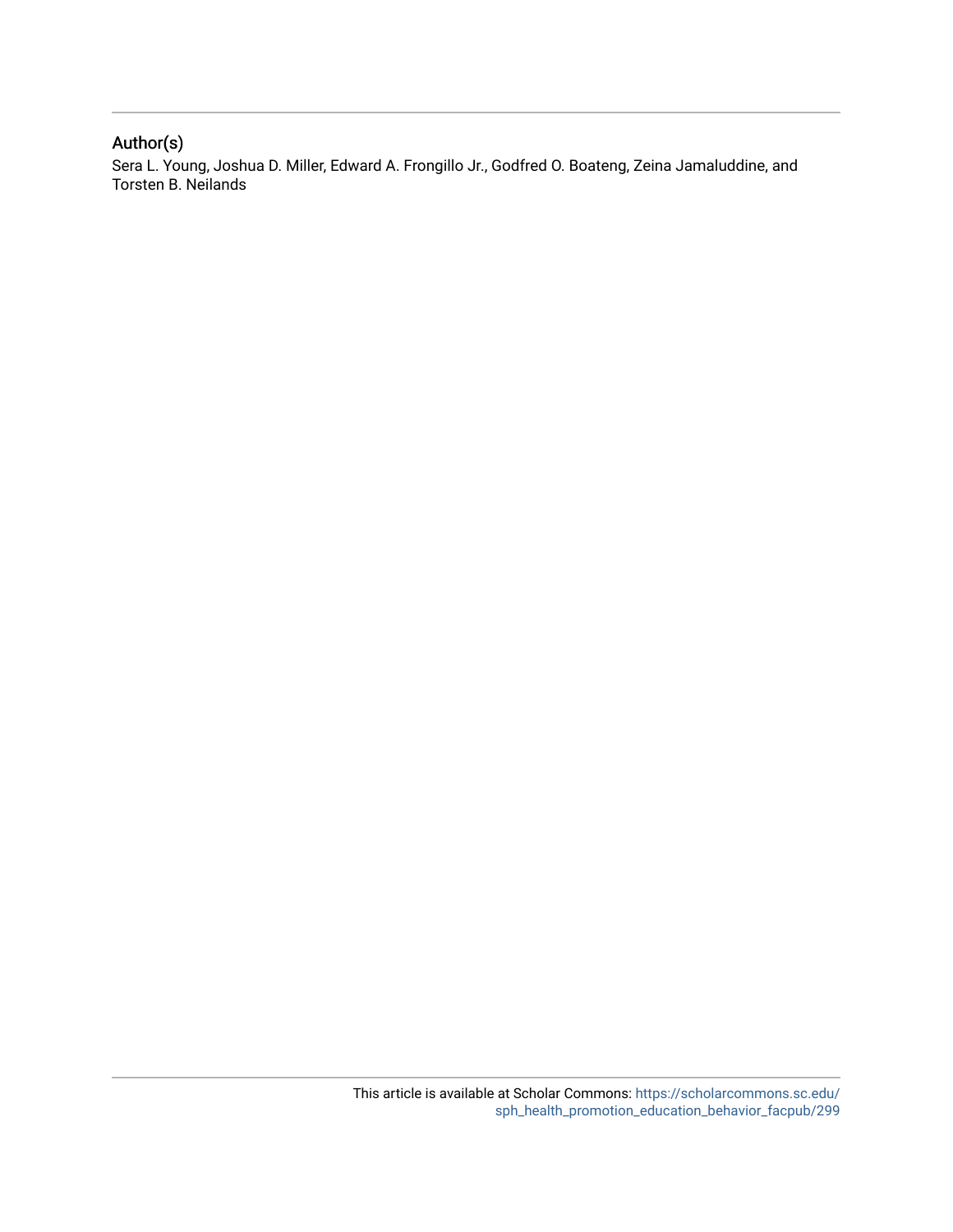## Validity of a Four-Item Household Water Insecurity Experiences Scale for Assessing Water Issues Related to Health and Well-Being

Sera L. Young,<sup>1,2\*</sup> Joshua D. Miller,<sup>1</sup> Edward A. Frongillo,<sup>3</sup> Godfred O. Boateng,<sup>4</sup> Zeina Jamaluddine,<sup>5</sup> Torsten B. Neilands,<sup>6</sup> and the HWISE Research Coordination Network

<sup>1</sup>Department of Anthropology, Northwestern University, Evanston, Illinois; <sup>2</sup>Institute for Policy Research, Northwestern University, Evanston, lllinois; <sup>3</sup>Department of Health Promotion, Education, and Behavior, University of South Carolina, Columbia, South Carolina; <sup>4</sup>Department of Kinesiology, College of Nursing and Health Innovation, University of Texas at Arlington, Arlington, Texas; <sup>5</sup> Center for Research on Population and Health, American University of Beirut, Beirut, Lebanon; <sup>6</sup>School of Medicine, University of California San Francisco, San Francisco, California

Abstract. We sought to determine whether a shortened version of the 12-item Household Water Insecurity Experiences (HWISE) Scale, which measures water insecurity equivalently in low- and middle-income countries (LMICs), is valid for broad use. Using data from 9,261 households in 25 LMICs, subsets of candidate items were evaluated on their predictive accuracy, criterion validity, and sensitivity–specificity. A subset with items assessing "worry," "changing plans," "limited drinking water," and "inability to wash hands" because of problems with water (range: 0–12) were highly correlated with full HWISE Scale scores (correlation coefficient: 0.949–0.980) and introduced minimal additional error (root mean square error: 2.13–2.68). Criterion validity was demonstrated, and a cut point of  $\geq 4$  correctly classified more than 91% of households as water secure or insecure. The brief HWISE-4 can be used in LMICs to inform decisions about how to most effectively target resources and evaluate public health interventions.

#### INTRODUCTION

Water is fundamental to physical, nutritional, and psychosocial well-being. $1,2$  $1,2$  Issues with water availability, accessibility, reliability, and use globally present significant risks to health and development. $3-5$  $3-5$  The concept of household water insecurity, which considers each of these constructs concurrently, is a powerful way to understand how water impacts well-being[.6](#page-5-0)

Quantification of household water insecurity is important for assessing its prevalence, identifying inequities (e.g., by gender and race), $<sup>7</sup>$  $<sup>7</sup>$  $<sup>7</sup>$  and understanding its relationships with other phe-</sup> nomena, including the impact of public health interventions. Although site-specific scales for measuring household water insecurity have been created, they are not appropriate for cross-cultural comparisons.<sup>[6](#page-5-0)</sup> The 12-item Household Water Insecurity Experiences (HWISE) Scale was therefore developed to measure water insecurity comparably across low- and middle-income countries (LMICs).<sup>8</sup> Its use has revealed that water insecurity is associated with myriad outcomes, including greater food insecurity,<sup>8</sup> higher stress,<sup>8</sup> and greater odds of diarrhea.<sup>9</sup>

Although the HWISE Scale is relatively brief<sup>[10](#page-5-0)</sup> and is preferred for measuring household water insecurity, the estimated three minutes required is too burdensome or costly for many surveys. Nationally representative surveys that are instrumental for informing global and public health policies have stringent criteria for retaining or adding new items.<sup>[11,12](#page-5-0)</sup> Items must provide novel and actionable data while introducing minimal time burdens for enumerators and participants. Such issues are particularly salient in emergency contexts where rapid assessment is critical and/or when telephone interviewing is used. Therefore, to promote uptake of this tool by agencies that prioritize shorter survey length and to generate a greater understanding of water insecurity, we sought to determine whether a shortened version of the HWISE Scale, the HWISE-4 Scale, is valid for broad use.

#### METHODS

Criteria and analytic approach. The original HWISE Scale was designed using classical test theory to measure all components of household water insecurity in the prior 4 weeks. Responses to each item— "never" (scored as 0), "rarely" (1–2 times, scored as 1), "sometimes" (3–10 times, scored as 2), and "often or always" (> 10 times, scored as 3)are summed to create a continuous score (range: 0–36). Here, we sought to identify a brief subset of these items (i.e., five or fewer) that would take less than 1 minute to administer and meet four criteria: be equivalent across contexts, be easily answerable, capture a range of severity, and assess key constructs (availability, access, use, and reliability) of water insecurity.

Given that equivalence was previously established for all 12 items using alignment optimization, no items were eliminated because of measurement non-invariance.<sup>[8](#page-5-0)</sup> We used cognitive interviews and debriefing notes from scale administrators to identify items that required additional prompts to answer. We then identified which constructs of water insecurity each item captured and classified each item's relative severity using Rasch analysis.<sup>[8](#page-5-0)</sup> To select between items with similar severity scores, we chose those that were more strongly correlated with full HWISE Scale scores.

We evaluated candidate subsets based on their predictive accuracy. To do this, we regressed full HWISE Scale scores on each subset, controlling for site as a fixed effect. We then compared the relative additional error introduced when estimating household water insecurity scores using each subset by comparing root mean square errors.

Subsequently, criterion validity of candidate subsets was assessed using the same criteria applied when developing the original HWISE Scale.<sup>8</sup> In brief, we first tested predictive validity, that is, the extent to which a measure predicts the answers to some other question or a measurement to which it ought to be related.<sup>[13](#page-5-0)</sup> We did this by regressing food insecurity, perceived stress, satisfaction with water situation, and perceived water standing in the community on subset scores. Convergent validity, or the extent to which a construct

<sup>\*</sup> Address correspondence to Sera L. Young, Department of Anthropology, Northwestern University 1819 Hinman Ave., Evanston, IL 60201. E-mail: [sera.young@northwestern.edu](mailto:sera.young@northwestern.edu)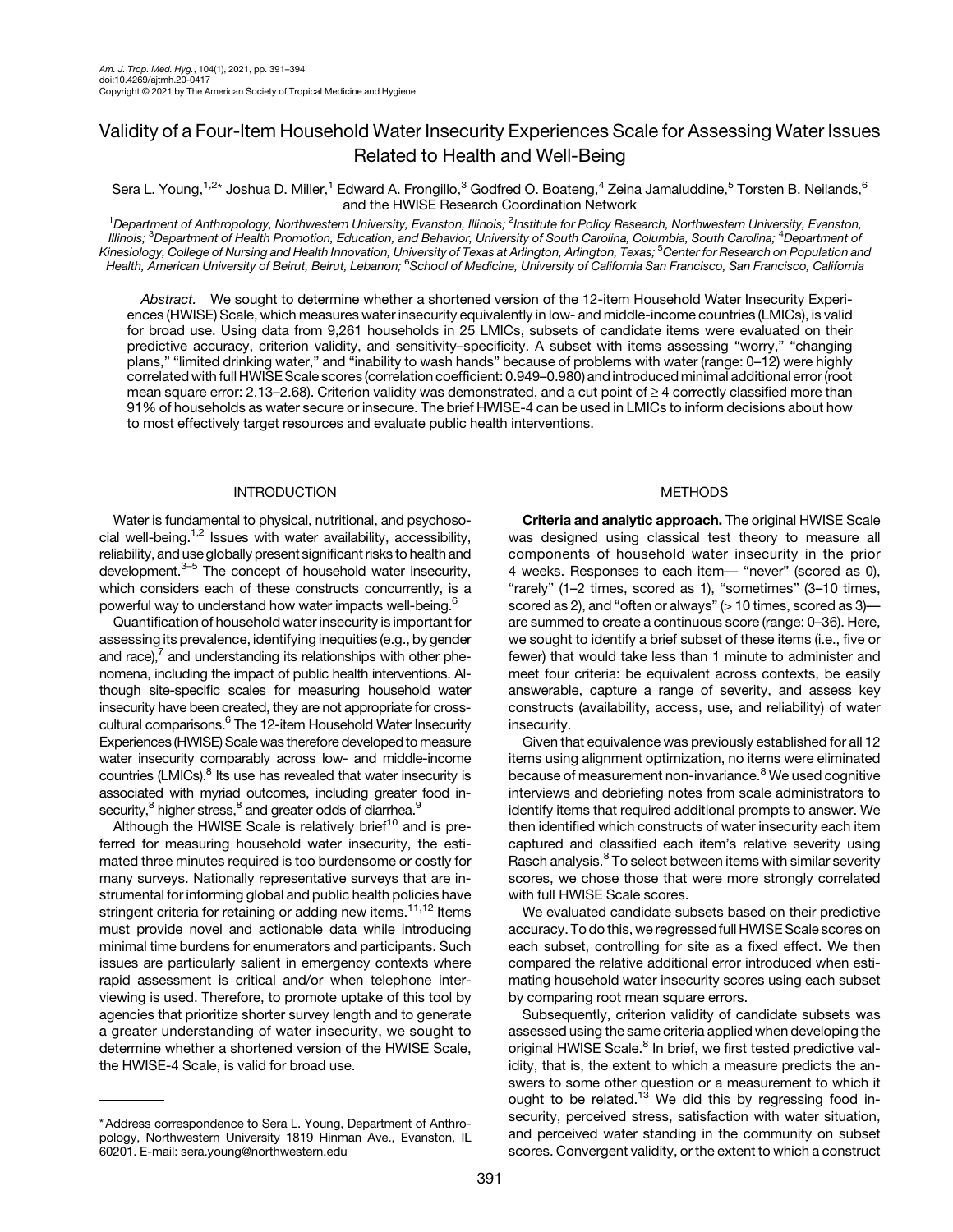measured in different ways yields similar results, $14$  was assessed by examining the association between subset scores and time to drinking water source. Discriminant validity, or the extent to which ameasure is novel and not simply a reflection of some other construct,<sup>15</sup> was tested using differentiation between "known groups"; specifically, we compared whether subset scores differed between those who did and did not report injury during water acquisition. All models accounted for clustering by site.

Finally, we sought to determine if there was a cut point that could accurately distinguish between water-secure and water-insecure households comparable to the provisional cut point for the full HWISE Scale (scores  $\geq 12$ ).<sup>[8](#page-5-0)</sup> We did this by creating receiver-operating characteristic curves and comparing the proportion of correctly specified households for each cut point. All analyses were completed using Stata 14.0 (StataCorp, College Station, TX).

Study design. Data were drawn from the 28 sites in 23 countries included in the original HWISE Scale development study (Supplemental Table S1). Data collection is described in greater detail elsewhere.<sup>[8](#page-5-0),[16](#page-5-0)</sup> Trained enumerators collected survey data in a consistent manner across sites. Data collection occurred in two waves between 2017 and 2018 as the survey was refined, such that only wave 2 sites have full HWISE Scale scores.<sup>[8](#page-5-0)</sup> Data from Demographic and Health Survey sites in Dhaka and Chakaria, Bangladesh, were also added to this dataset; these data were collected following wave 2 study protocol<sup>[16](#page-5-0)</sup> but were not published in the validation study because of delays in data collection. Households were included if they had sufficient data (i.e., responses to all 12 items) for calculating complete HWISE Scale scores (wave 2,  $n = 3,293$  or HWISE-4 subset scores (wave 1,  $n = 4,058$ ).

To determine if our findings were replicable in settings not associated with scale development, we also used data from Oxfam Great Britain's 2019 Effectiveness Reviews in North Kivu, Democratic Republic of Congo ( $n = 988$ ), and Lusaka, Zambia ( $n = 922$ ), where the HWISE Scale was implemented in cross-sectional surveys.<sup>9</sup> Study activities were approved by all relevant ethical review boards, as reported elsewhere (Supplemental Table S1).<sup>9,16</sup>

#### RESULTS

Four of the original 12 items were identified as sometimes being slightly more difficult to answer, and thus were not considered for inclusion (Supplemental Table S2). Two pairs of

TABLE 1 The Household Water Insecurity Experiences 4-item (HWISE-4) short form

| Label | Item*                                                                                                                                                                                                                                                                                                                                   |
|-------|-----------------------------------------------------------------------------------------------------------------------------------------------------------------------------------------------------------------------------------------------------------------------------------------------------------------------------------------|
| Worry | In the last 4 weeks, how frequently did you or anyone in<br>your household worry you would not have enough<br>water for all of your household needs?                                                                                                                                                                                    |
| Plans | In the last 4 weeks, how frequently have you or anyone in<br>your household had to change schedules or plans<br>because of problems with your water situation?<br>(Activities that may have been interrupted include<br>caring for others, doing household chores,<br>agricultural work, income-generating activities, and<br>sleeping) |
| Drink | In the last 4 weeks, how frequently has there not been as<br>much water to drink as you would like for you or<br>anyone in your household?                                                                                                                                                                                              |
| Hands | In the last 4 weeks, how frequently have you or anyone in<br>your household had to go without washing hands<br>after dirty activities (e.g., defecating, changing<br>diapers, cleaning animal dung) because of problems<br>with water?                                                                                                  |

\* Responses to items are as follows: never (0 times), rarely (1–2 times), sometimes (3–10 times), often (11–20 times), always (more than 20 times), do not know, and not applicable/I do not have this. Never is scored as 0, rarely is scored as 1, sometimes is scored as 2, and often/ always is scored as 3. Responses are added together for a summative score. A score of  $\geq 4$ indicates household water insecurity. Items are drawn from ref. [8.](#page-5-0)

items had similarly high ("wash hands" and "thirsty") or low ("worry" and "supply interrupted") severity scores based on the Rasch analysis; we chose the item from each that was more strongly correlated with HWISE Scale scores ("worry" and "wash hands"). Of the four remaining candidate items, "wash body" was excluded because it was conceptually similar to "wash hands." With the remaining items, a subset of four items about "worry," "changing plans," "limited drinking water," and "washing hands" and a subset of five items adding "no water whatsoever," were created.

Both subsets were positively associated with full HWISE Scale scores. Root mean square errors ranged from 1.56 to 2.68 across the two subsets and three samples (Supplemental Table S3). The subset of five items introduced less additional error in estimating water insecurity scores than the subset of four items, but the difference was small (e.g., 2.08 versus 2.45). Given that brevity was a primary aim, we proceeded with the four-item subset (range: 0–12) (Table 1, Figure 1).

Criterion validity of the four-item subset, that is, predictive, convergent, and discriminant validity, was established using



Always (>10 times) Sometimes (3-10 times) Rarely (1-2 times)  $\Box$  Never (0 times)

FIGURE 1. Frequency of affirmation of Household Water Insecurity Experiences (HWISE) items included in the HWISE-4 Scale, across 13 HWISE wave 2 study sites in 12 low- and middle-income countries ( $n = 3,293$ ).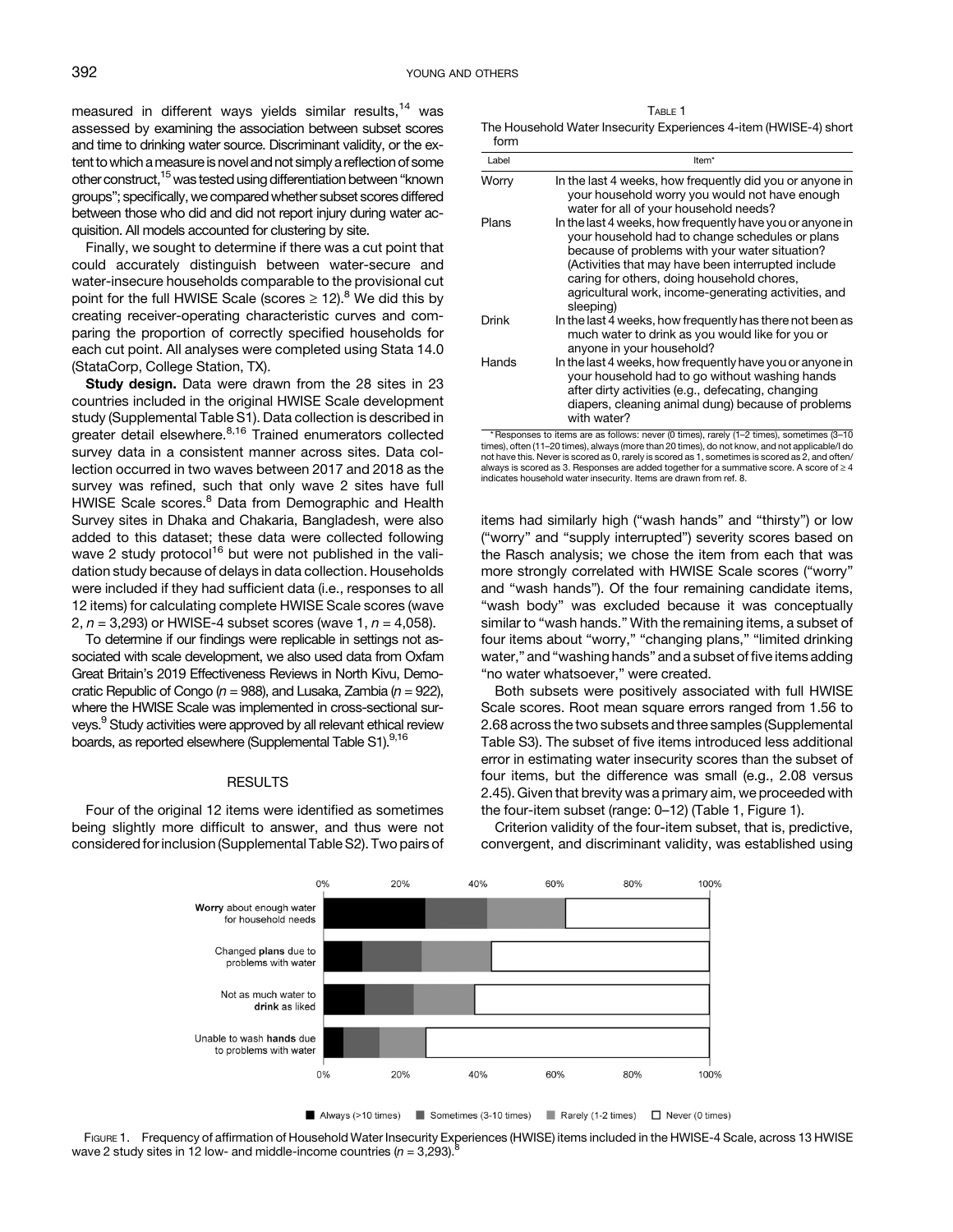

FIGURE 2. Sensitivity and specificity of different cut points for classifying household water insecurity using the Household Water Insecurity Experiences (HWISE)-4 Scale. A cut point of  $\geq$  4 accurately classifies households as water secure or insecure with high specificity and sensitivity, as demonstrated using data collected in 13 HWISE wave 2 study sites  $(n = 3.293)$ .

data from the wave 2 HWISE study sites (Supplemental Table S4). For example, for every 3.0 points higher on the HWISE-4 Scale, households in HWISE wave 2 study sites were expected to score 2.4 (95% CI: 1.65–3.21) points higher on the Household Food Insecurity Access Scale.

We then assessed at which cut point the four-item subset most accurately classified households as water secure or insecure compared with the HWISE Scale. A cut point of  $\geq 4$ correctly classified > 91% of households across all study populations (Supplemental Table S5) with high sensitivity and specificity (Figure 2).

#### **DISCUSSION**

The 4-item HWISE-4 short form, which takes approximately one minute to administer, captures a range of experiences and severity across salient constructs. The HWISE-4 Scale accurately classified household water insecurity with little additional error compared with the full HWISE Scale.

This study used diverse sites, rigorous data collection and analytic methods, and best practices in scale development. Furthermore, findings about the HWISE Scale were replicated in data collected by an external group.

We encourage the use of the full 12-item HWISE Scale because it provides a more comprehensive and accurate estimation of water insecurity. When resources or survey time are limited, however, the HWISE-4 Scale can be used to assess water insecurity with minimal additional error, providing valuable information about whether water access, use, and/or reliability is problematic.

#### **CONCLUSION**

The HWISE-4 Scale can be used in LMICs to quickly identify water-insecure households, inform decisions about how to most effectively target resources, and evaluate public health interventions. For instance, the HWISE-4 Scale can determine which households are experiencing water-related issues that prevent regular handwashing, which is important for preventing transmission of many infectious diseases. In sum, the HWISE-4 Scale is a valid tool for measuring household water insecurity when resources are constrained.

Received May 5, 2020. Accepted for publication September 7, 2020.

Published online October 26, 2020.

Note: Supplemental tables appear at [www.ajtmh.org](http://www.ajtmh.org).

Acknowledgments: We are grateful to our participants, without whom this scale would not be possible. We would also like to warmly and sincerely thank the field teams for their hard work and dedication to this project.

Financial support: This project was funded with the Competitive Research Grants to Develop Innovative Methods and Metrics for Agriculture and Nutrition Actions (IMMANA). IMMANA is funded with UK Aid from the UK government. This project was also supported by the Buffett Institute for Global Studies and the Center for Water Research at Northwestern University; Arizona State University's Center for Global Health at the School of Human Evolution and Social Change and Decision Center for a Desert City (National Science Foundation SES-1462086); the Office of the Vice Provost for Research of the University of Miami; and the NIH grant NIEHS/FIC R01ES019841 for the Kahemba Study, DRC. We also acknowledge the National Science Foundation's HWISE Research Coordination Network (BCS-1759972) for support of the collaboration. S. L. Y. was supported by the NIH (NIMH R21 MH108444; NIMH K01 MH098902). W. E. J. was supported by the National Science Foundation (BCS-1560962). CS was supported by the Lloyd's Register Foundation.

Disclosure: Funders of the study had no role in study design, data collection, data analysis, data interpretation, or writing of the report.

HWISE Research Coordination Network: Alexandra Brewis (Arizona State University, Tempe, AZ), Alex Trowell (University of Amsterdam, Amsterdam, The Netherlands), Amber L. Pearson (Michigan State University, East Lansing, MI), Amber Wutich (Arizona State University, Tempe, AZ), Andrea Sullivan (University of Miami, Coral Gables, FL),